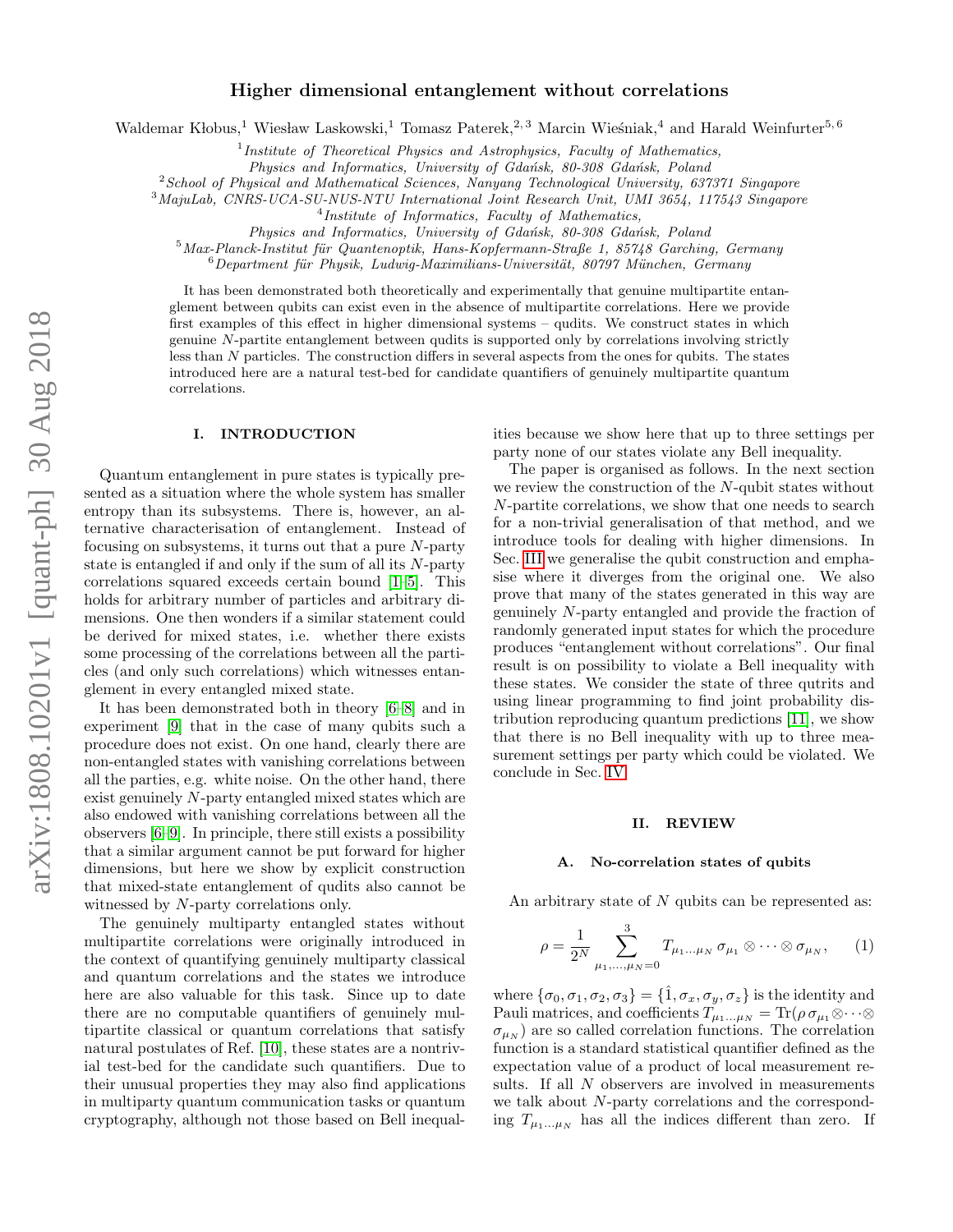some observers do not perform their measurements, it is sufficient to use a reduced density matrix to find correlations between them, and one verifies that such lower order correlations are given by  $T_{\mu_1...\mu_N}$ , where the indices corresponding to the observers who do not conduct measurements are set to zero. For example, in a tripartite state correlation  $T_{111}$  is tripartite and correlation  $T_{110}$  is bipartite.

If the observers decide to measure general dichotomic observables, parameterised by vectors  $\vec{m}_1, \ldots, \vec{m}_N$ , then the resulting correlation function is related to the  $T_{\mu_1...\mu_N}$ coefficients by the tensor transformation law:

$$
C(\vec{m}_1, \dots, \vec{m}_N) = \sum_{j_1, \dots, j_N=1}^{3} T_{j_1 \dots j_N} (\vec{m}_1)_{j_1} \dots (\vec{m}_N)_{j_N},
$$
\n(2)

where  $({\vec{m}}_n)_{j_n}$  is the component of the vector  ${\vec{m}}_n$  along the  $j_n$ th axis. In the present context this implies that it is sufficient to ensure that  $T_{j_1...j_N} = 0$  for all  $j_1, \ldots, j_N =$ 1, 2, 3, to guarantee that N-partite correlation functions vanish for arbitrary local measurements.

With this notation at hand Refs. [\[7,](#page-5-7) [9\]](#page-5-4) defined so called anti-state  $\bar{\rho}$ , to a given pure or mixed state  $\rho$ , by requiring that all N-partite correlations are opposite, i.e.  $T_{j_1...j_N}(\bar{\rho}) = -T_{j_1...j_N}(\rho)$ . The following method was proposed to produce an anti-state to arbitrary input state of odd number of qubits, see also Refs. [\[12–](#page-5-8)[14\]](#page-5-9). By applying the map  $\sigma_j \to -\sigma_j$  for  $j = 1, 2, 3$ , to every qubit, one notes that correlations between an odd number of observers are reversed. This map is known as the universalnot gate [\[15\]](#page-5-10) and it is absent in the quantum formalism due to its anti-unitarity. However, Ref. [\[9\]](#page-5-4) demonstrates that its simultaneous application to every qubit produces a valid physical state. In fact, by starting with a pure state one obtains in this way another pure state. By evenly mixing a state with its anti-state

$$
\rho_{\rm nc} = \frac{1}{2} (\rho + \bar{\rho}), \qquad (3)
$$

we therefore obtain  $\rho_{\text{nc}}$  with no correlations whatsoever between any odd number of particles. In particular, applying this method to a system of odd- $N$  number of qubits produces a state with no N-partite correlations.

For future comparison let us also mention that in the case of even number of qubits there exists a strong numerical evidence that there is no anti-state to any genuinely multiparty entangled pure state [\[7\]](#page-5-7). As a consequence the construction of "no-correlation" states requires mixing of at least three pure quantum states. Indeed, families of genuinely multiparty entangled no-correlation states of even-N number of qubits were provided in Ref. [\[7\]](#page-5-7).

## B. No straightforward generalisation

Given the role universal-not gate plays in the qubit construction, one expects its extensions to higher dimensions will be useful when constructing no-correlation states of qudits. For these systems, a natural generalisation of Pauli operators is given by the Heisenberg-Weyl operators represented by  $d \times d$  matrices:

$$
X = \begin{pmatrix} 0 & 1 & 0 & 0 & 0 \\ 0 & 0 & 1 & \dots & 0 \\ \vdots & \vdots & \vdots & \ddots & \vdots \\ 0 & 0 & 0 & \dots & 1 \\ 1 & 0 & 0 & \dots & 0 \end{pmatrix},
$$
  
\n
$$
Z = \text{Diag}(1, \omega_d, \omega_d^2, \dots, \omega_d^{d-1}),
$$
  
\n
$$
\omega_d = \exp(i2\pi/d).
$$
 (4)

One verifies that the set of operators  $X^m Z^n$ , with  $m, n =$  $0, 1, \ldots, d-1$ , forms orthogonal basis with respect to the trace inner product. The expected generalisation of the universal-not gate would then read:

<span id="page-1-0"></span>
$$
\mathcal{N}: X^m Z^n \to \omega_d^m X^m Z^n, \text{ for all } m, n = 1, 2, ..., d - 1
$$
  

$$
Z^n \to \omega_d^n Z^n \text{ for all } n = 1, 2, ..., d - 1
$$
 (5)

so that evenly mixing  $d$  states, the original one and the  $d-1$  obtained from applying  $\mathcal{N}^j$  (for  $j = 1, \ldots, d-1$ ) on every subsystem, would possess no N-party correlations whenever  $N$  is not a multiple of  $d$  (at least for prime  $d$ ).

However, while the universal-not gate defined for qubits is a positive map which is not completely positive, the map  $\mathcal N$  is not even positive in general. Take the simplest example of  $|\psi\rangle = \frac{1}{\sqrt{2}}$  $\frac{1}{2}(|0\rangle + |1\rangle)$  in the qutrit domain, where the computational basis is the eigenbasis of operator Z. One finds the following decomposition of this state in the Heisenberg-Weyl basis:

$$
|\psi\rangle\langle\psi| = \frac{1}{3}\Big(X^0 Z^0 + \frac{1}{2}(1 + \omega_3^2)X^0 Z^1 + \frac{1}{2}(1 + \omega_3)X^0 Z^2
$$
  
+ 
$$
\frac{1}{2}X^1 Z^0 + \frac{1}{2}X^1 Z^1 + \frac{1}{2}X^1 Z^2
$$
  
+ 
$$
\frac{1}{2}X^2 Z^0 + \frac{1}{2}\omega_3^2 X^2 Z^1 + \frac{1}{2}\omega_3 X^2 Z^2\Big).
$$
 (6)

After applying the map  $\mathcal N$ , i.e. multiplying the corresponding coefficients according to Eq. [\(5\)](#page-1-0), we obtain the matrix:

$$
\mathcal{N}(|\psi\rangle\langle\psi|) = \frac{1}{2} \begin{pmatrix} 1 & \omega_3 & 0 \\ \omega_3^2 & 0 & 0 \\ 0 & 0 & 1 \end{pmatrix}, \tag{7}
$$

which has negative eigenvalue  $\frac{1}{4}(1 -$ √ 5).

Since we would like to have a general method, applicable to arbitrary input state, we should therefore resort to other procedures for finding the no-correlation states. To this end we will utilise the generalised Gell-Mann matrices we now review.

## C. Generalised Gell-Mann basis

The generalised Gell-Mann matrices in an arbitrary dimension d constitute the generators of the Lie algebra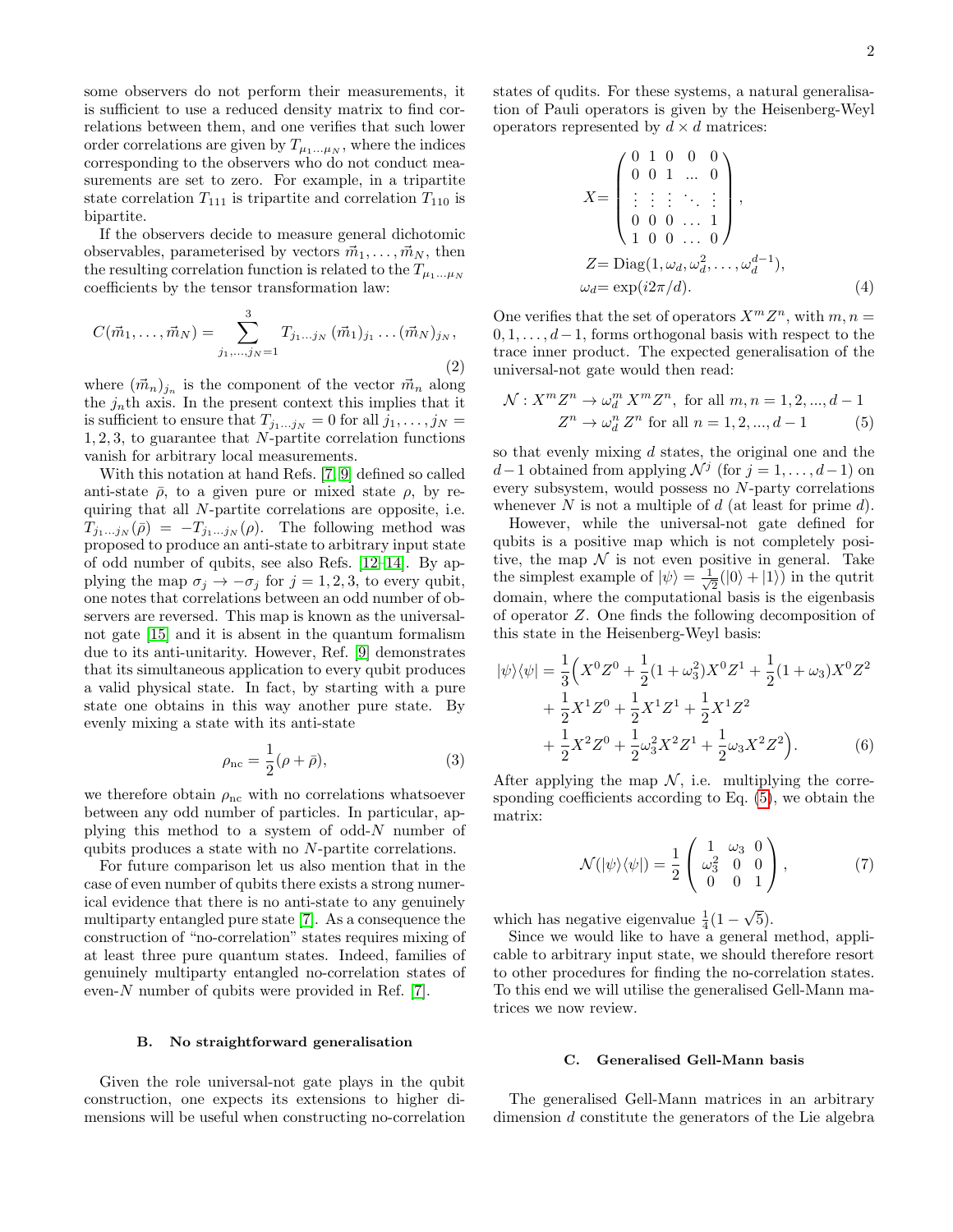associated to the special unitary group  $SU(d)$ . We denote  $\lambda_{j,k}$  a matrix with 1 on the  $(j,k)$ -th entry and 0 elsewhere. The generalised Gell-Mann operators are represented by the following three groups of matrices:

Symmetric: 
$$
M_{j,k}^s = \lambda_{j,k} + \lambda_{k,j}
$$
 for  $1 \le j < k \le d$   
\nAntisymmetric:  $M_{j,k}^a = -i(\lambda_{j,k} - \lambda_{k,j})$  for  $1 \le j < k \le d$   
\nDiagonal:  $M_{j,k}^g = \sqrt{\frac{2}{l(l+1)}} \left( \sum_{i=1}^l \lambda_{j,j} - l\lambda_{l+1,l+1} \right)$   
\nfor  $1 \le l \le d-1$ . (8)

They constitute the generators of  $SU(d)$  group:  $\mathcal{M} =$  $\{M_{1,2}^s, M_{1,3}^s, ..., M_{1,2}^a, M_{1,3}^a, ..., M_{1}^g, ..., M_{d-1}^g\}$ . For simplicity, we re-index the elements of this set as follows  $\mathcal{M} = \{M_1, M_2, ..., M_{d^2-1}\}.$  The generalised Gell-Mann matrices are Hermitian  $M_j = M_j^{\dagger}$ , traceless  $\text{Tr}(M_j) = 0$ , and orthogonal  $\text{Tr}(M_iM_j) = 2\delta_{ij}$ , and can be used to decompose any quantum state in analogy to Eq. [\(1\)](#page-0-0) for qubits:

$$
\rho = \frac{1}{d^N} \sum_{\mu_1, ..., \mu_N = 0}^{d-1} T_{\mu_1 ... \mu_N} M_{\mu_1} \otimes \cdots \otimes M_{\mu_N}, \quad (9)
$$

where the  $T_{\mu_1...\mu_N}$  coefficients are the correlation functions, and  $M_0$  denotes the identity.

### <span id="page-2-0"></span>III. RESULTS

#### A. The NOT map

Let us define the following NOT map (generalisation of the universal-not for qubits) operating on a quantum system with dimension d:

<span id="page-2-2"></span>
$$
\mathcal{N}_d(\cdot) := \sum_a \frac{M_a}{\sqrt{d-1}} (\cdot)^* \frac{M_a^{\dagger}}{\sqrt{d-1}},\tag{10}
$$

where the sum is over all antisymmetric d-dimensional Gell-Mann matrices and complex conjugation is taken in the standard (computational) basis. One readily verifies that:

<span id="page-2-1"></span>
$$
\mathcal{N}_d(M_0) = M_0,\tag{11}
$$

$$
\mathcal{N}_d(M_j) = -\frac{1}{d-1} M_j, \text{ for } j \neq 0.
$$
 (12)

We note the presence of the factor  $\frac{1}{d-1}$  in the latter equation. This factor is needed for the map to preserve positivity. Indeed, as mentioned in Ref. [\[16\]](#page-5-11), for any pure state of a single qudit, with  $d \geq 3$ , the matrix obtained by replacement  $T_{\mu} \rightarrow -T_{\mu}$  has negative eigenvalues.

## B. No-correlation states of qudits

We apply the NOT map to each individual subsystem of a multipartite quantum state  $\rho$ . The resulting state (the d-dimensional anti-state) is therefore:

$$
\bar{\rho} = (\mathcal{N}_d \otimes \cdots \otimes \mathcal{N}_d)(\rho). \tag{13}
$$

By expanding  $\rho$  in the generalised Gell-Mann basis and using  $(12)$  we find that N-partite correlations of the antistate,  $\overline{T}_{j_1...j_N}$ , are related to the correlations of the original state,  $T_{j_1...j_N}$ , as follows:

$$
\bar{T}_{j_1...j_N} = \frac{(-1)^N}{(d-1)^N} T_{j_1...j_N},\tag{14}
$$

where all the indices are not zero. Accordingly, whenever N is odd the anti-state has rescaled but opposite correlations to the original state. Therefore they average out in the following uneven mixture:

<span id="page-2-3"></span>
$$
\rho_{\rm nc} = p \,\rho + (1 - p) \,\bar{\rho},\tag{15}
$$

with 
$$
p = \frac{1}{1 + (d-1)^N}
$$
. (16)

Some comments are now in place. First of all, since the NOT map is positive but not completely positive we should argue that  $\bar{\rho}$  is a physical state, i.e. positive semi-definite matrix. Indeed, the matrix  $\rho^*$ , obtained by complex conjugation in the standard basis, has the same eigenvalues as the original state. Eq. [\(10\)](#page-2-2) is then the Kraus representation of  $\mathcal{N}_d$  with the Kraus operators  $K_a = M_a / \sqrt{d-1}$ . One directly verifies that for all a we have  $K_a^{\dagger} K_a \geq 0$  and  $\sum_a K_a^{\dagger} K_a = \hat{1}$ , and hence  $\mathcal{N}_d$  is a POVM (maps states to states).

Differently than in the case of qubits, if we start with a higher-dimensional pure state, its d-dimensional antistate is in general mixed. As a consequence the states with no correlations are of high rank, similarly to the case of even number of qubits. Furthermore, the state  $\rho_{\text{nc}}$  in higher dimensions is guaranteed to have vanishing correlations only between all  $N$  observers (for  $N$  odd) whereas the qubit no-correlations states have vanishing correlation functions between any set of odd observers. As a final special feature of qubits we note that Eq. [\(16\)](#page-2-3) reveals that for all higher dimensions the states without correlations are obtained by biased mixing with small contribution from the original state.

All this becomes particularly clear in the following lowdimensional examples.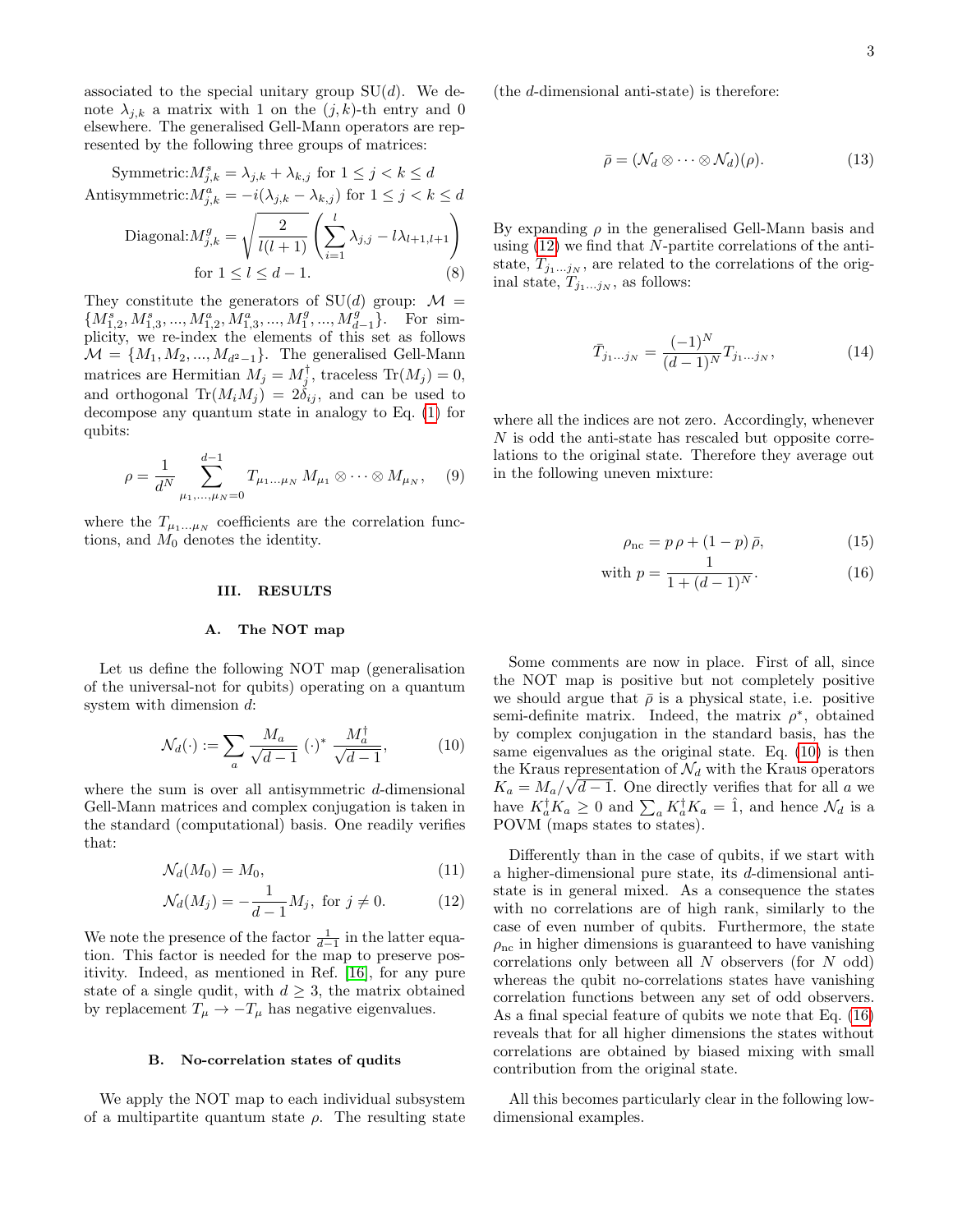### 1. Example: three qutrits

Consider an arbitrary state of three qutrits, i.e. each subsystem is of dimension  $d = 3$ :

$$
\rho = \frac{1}{27} M_0 \otimes M_0 \otimes M_0
$$
  
+ 
$$
\frac{1}{18} \sum_{\pi_{i00}} \sum_{i=1}^{8} T_{i00} M_i \otimes M_0 \otimes M_0
$$
  
+ 
$$
\frac{1}{12} \sum_{\pi_{ij0}} \sum_{i,j=1}^{8} T_{ij0} M_i \otimes M_j \otimes M_0
$$
  
+ 
$$
\frac{1}{8} \sum_{i,j,k=1}^{8} T_{ijk} M_i \otimes M_j \otimes M_k,
$$
 (17)

where  $M_0$  is  $3 \times 3$  identity matrix,  $\pi_{ijk}$  stands for the permutation of the indices  $(i, j, k)$ , and  $T_{ijk} = \text{Tr}(\rho M_i \otimes$  $M_i \otimes M_k$ ) denotes the correlation functions. Applying the NOT map to every subsystem gives the anti-state:

$$
\bar{\rho} = \frac{1}{27} M_0 \otimes M_0 \otimes M_0
$$
  
\n
$$
- \frac{1}{2} \frac{1}{18} \sum_{\pi_{i00}} \sum_{i=1}^{8} T_{i00} M_i \otimes M_0 \otimes M_0
$$
  
\n
$$
+ \frac{1}{4} \frac{1}{12} \sum_{\pi_{ij0}} \sum_{i,j=1}^{8} T_{ij0} M_i \otimes M_j \otimes M_0
$$
  
\n
$$
- \frac{1}{8} \frac{1}{8} \sum_{i,j,k=1}^{8} T_{ijk} M_i \otimes M_j \otimes M_k,
$$
 (18)

where we explicitly kept the factors  $\frac{(-1)^n}{(d-1)^n}$  in front of the *n*-partite correlations, for  $n = 1, 2, 3$ . By mixing  $\rho$  and  $\bar{\rho}$ with adequate proportions,  $\frac{1}{9}\rho + \frac{8}{9}\overline{\rho}$ , we obtain the state with no tripartite correlations:

<span id="page-3-2"></span>
$$
\rho_{\rm nc} = \frac{1}{27} M_0 \otimes M_0 \otimes M_0
$$
  
+ 
$$
\frac{1}{18} \sum_{\pi_{i00}} \sum_{i=1}^{8} T'_{i00} M_i \otimes M_0 \otimes M_0
$$
  
+ 
$$
\frac{1}{12} \sum_{\pi_{ij0}} \sum_{i,j=1}^{8} T'_{ij0} M_i \otimes M_j \otimes M_0,
$$
 (19)

where the new correlation functions are given by  $T'_{i00} =$  $-\frac{1}{3}T_{i00}(\rho)$  and  $T'_{ij0} = \frac{1}{3}T_{ij0}(\rho)$ , respectively, and for all permutations of indexes.

|                       | $\Sigma^1$                           | $\Sigma^2$                                                            | $\Sigma^3$        |                   | $\Sigma^1$                             | $\Sigma^2$                              | $\Sigma^3$ |
|-----------------------|--------------------------------------|-----------------------------------------------------------------------|-------------------|-------------------|----------------------------------------|-----------------------------------------|------------|
| $\rho^a$              | 0                                    | $\begin{array}{c}\n 8 \\ \frac{32}{27} \\ \hline\n 704\n \end{array}$ | $\frac{160}{27}$  | $\rho_{\rm nc}^a$ |                                        | $\frac{8}{81}$<br>$\frac{32}{243}$      |            |
| $\rho^b \over \rho^c$ |                                      |                                                                       | $\frac{27}{3584}$ | $\rho_{\rm nc}^b$ |                                        |                                         | 0          |
|                       | $\frac{\frac{4}{9}}{\frac{52}{225}}$ | 675                                                                   | 675               | $\rho_{\rm nc}^c$ | $\frac{\frac{4}{81}}{\frac{52}{2025}}$ | $\frac{704}{6075}$                      | 0          |
| $\rho^d$              | $\frac{16}{75}$                      | $\frac{232}{225}$                                                     | 3616<br>675       | $\rho_{\rm nc}^d$ | $\frac{16}{675}$                       | 232                                     | 0          |
| $\rho^e$              | 0                                    | $\frac{8}{9}$                                                         | $\frac{160}{27}$  | $\rho_{\rm nc}^e$ | 0                                      | $\frac{\overline{2025}}{\overline{81}}$ |            |

<span id="page-3-1"></span>TABLE I. Sums of all squared correlations between  $n$  observers for various states. For example,  $\Sigma^1 = \sum_{\pi} \sum_{j=1}^8 T_{j00}^2$ , where  $\pi$  denotes all permutations of indices j00. We compare original states presented in Eq. [\(20\)](#page-3-0) with the corresponding no-correlation states.

We illustrate this method with the following states:

<span id="page-3-0"></span>
$$
|a\rangle = \frac{1}{\sqrt{3}}(|000\rangle + |111\rangle + |222\rangle),
$$
  
\n
$$
|b\rangle = \frac{1}{\sqrt{3}}(|001\rangle + |010\rangle + |100\rangle),
$$
  
\n
$$
|c\rangle = \frac{1}{\sqrt{15}}(|002\rangle + |020\rangle + |200\rangle + 2(|011\rangle + |101\rangle + |110\rangle)),
$$
  
\n
$$
|d\rangle = \frac{1}{\sqrt{10}}(|012\rangle + |021\rangle + |102\rangle + |120\rangle + |120\rangle + |201\rangle + |210\rangle + |210\rangle - |021\rangle - |102\rangle + |120\rangle + |201\rangle - |210\rangle).
$$
 (20)

The state  $|a\rangle$  is a generalisation of the Greenberger-Horne-Zeilinger state to higher dimensions, see e.g. [\[17\]](#page-5-12), states  $|b\rangle$ ,  $|c\rangle$  and  $|d\rangle$  are the three qutrit Dicke states, and  $|e\rangle$  is the state of vanishing total spin (singlet state) also known as the Aharonov state [\[18\]](#page-5-13). The density matrices of these states as well as their respective no-correlation states are presented graphically in Fig. [1.](#page-4-1)

In order to illustrate that states  $\rho_{\text{nc}}$  of qudits have non-vanishing lower-order correlations we calculate sum of all squared correlation functions between  $n$  observers, for  $n = 1, 2, 3$ . The results of these calculations,  $\Sigma^n$ , are presented in Tab. [I](#page-3-1) both for the states in Eq. [\(20\)](#page-3-0) and their corresponding no-correlation states. We note though that the lower-order correlations present in  $\rho_{\text{nc}}$ are considerably suppressed compared to the original states.

#### C. Entanglement without correlations

We have proposed a universal method which applies to an arbitrary input higher-dimensional multipartite state and generates states without N-partite correlations, for odd N. Now we show that many states obtained in this way are genuinely N-party entangled. We start with the states obtained from those in Eq. [\(20\)](#page-3-0) and evaluate entanglement monotone W proposed in Ref. [\[19\]](#page-5-14) for the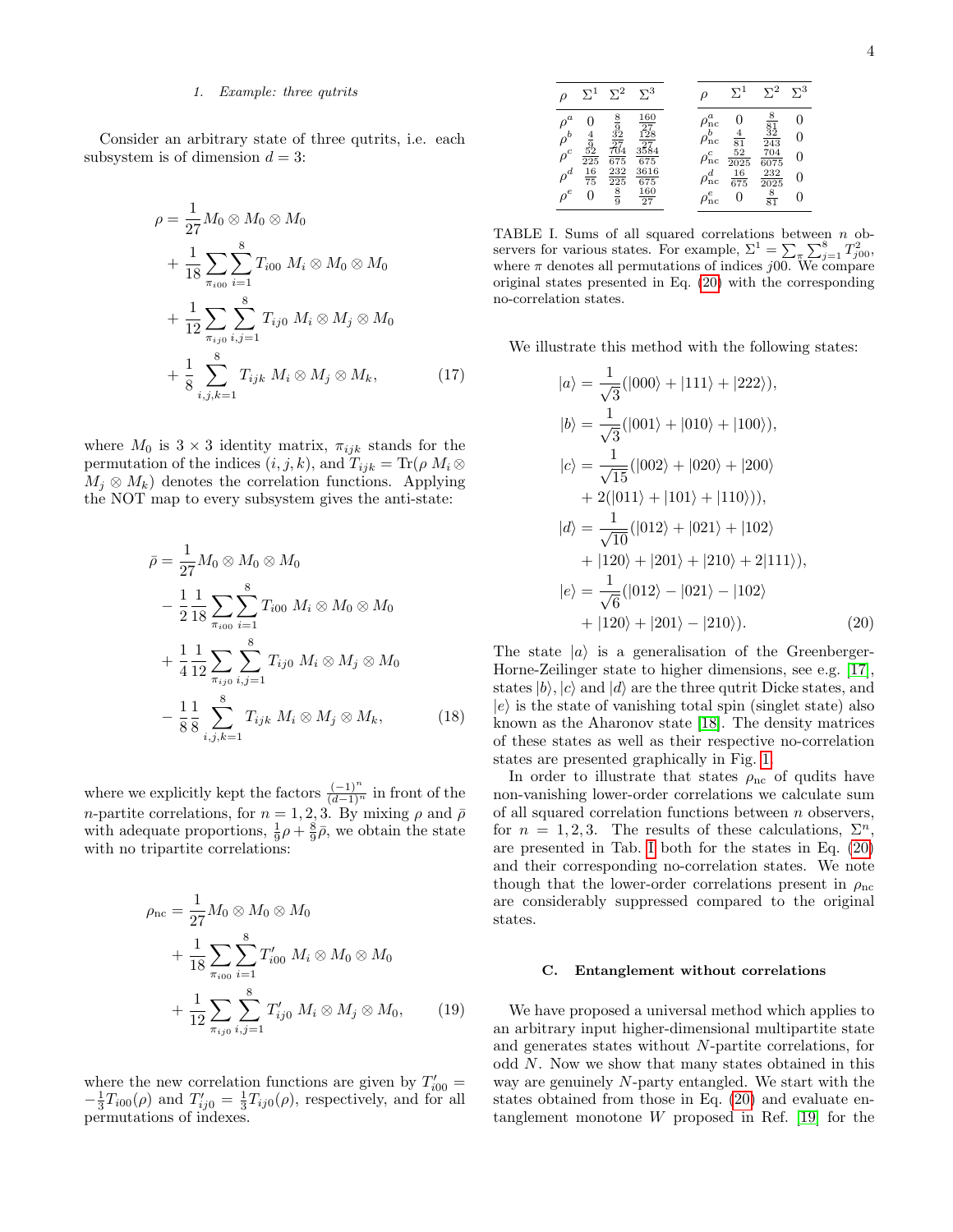

<span id="page-4-1"></span>FIG. 1. The left column presents density matrices (written in the standard / computational basis) of the states given in Eq. [\(20\)](#page-3-0), in order they appear there. The right column presents density matrices of the corresponding states  $\rho_{\text{nc}}$  in Eq. [\(19\)](#page-3-2). (All discussed density matrices have only real elements.) The no-correlation states related to  $|b\rangle$  and  $|c\rangle$  are genuinely multiparty entangled, see Eq. [\(21\)](#page-4-2).

corresponding no-correlation states:

<span id="page-4-2"></span>
$$
W(\rho_{\rm nc}^a) = 0,
$$
  
\n
$$
W(\rho_{\rm nc}^b) = 0.0444,
$$
  
\n
$$
W(\rho_{\rm nc}^c) = 0.0147,
$$
  
\n
$$
W(\rho_{\rm nc}^d) = 0,
$$
  
\n
$$
W(\rho_{\rm nc}^e) = 0.
$$
\n(21)

Positive value of the entanglement monotone indicates genuine multipartite entanglement and hence this proves it for the second and third state.

More generally, we have sampled uniformly at random, according to the Haar measure, 1000 pure states of three qutrits (all of which turned out to be genuinely tripartite entangled) and subjected them to our method of generation of no-correlation states. The evaluation of the entanglement monotone  $W$  on the resulting 3500 no-correlation states proved tripartite entanglement in almost 27% of them.

#### D. Bell violation

Bell inequalities have been constructed which revealed that many multi-qubit entangled states without correlations cannot be simulated with local hidden variable models [\[7](#page-5-7)[–9\]](#page-5-4). We were therefore searching, using the software introduced in Ref. [\[11\]](#page-5-6), for Bell inequalities which could be violated by the states introduced here. Up to now this search proves that there exists no Bell inequality with up to three settings per party which is violated by any of the considered states  $\rho_{\rm nc}^{a-e}$ .

## <span id="page-4-0"></span>IV. CONCLUSIONS

We introduced a method which applies to an arbitrary multipartite state of  $N$  qudits and produces a state with no N-partite correlations, for odd N. The correlation quantifier used here is the standard correlation function, i.e. the expectation value of the product of local measurement outcomes, and the observables are parameterised using the generalised Gell-Mann operators. We stress that the states produced by our method show vanishing correlation functions between N observers for arbitrary local measurements. Yet, almost 27% of the states generated starting from a random pure state of three qutrits are genuinely tripartite entangled. N-partite entanglement in such states is hence due to a combination of correlations between strictly less than N particles. The states put forward here will be a useful test-bed for candidate quantifiers of genuinely multiparty quantum and classical correlations satisfying natural postulates of Ref. [\[10\]](#page-5-5).

#### ACKNOWLEDGMENTS

The work is supported by DFG (Germany) and NCN (Poland) within the joint funding initiative "Beethoven2" (2016/23/G/ST2/04273, 381445721). TP acknowledges the Singapore Ministry of Education Academic Research Fund Tier 2, Project No. MOE2015-T2-2-034.